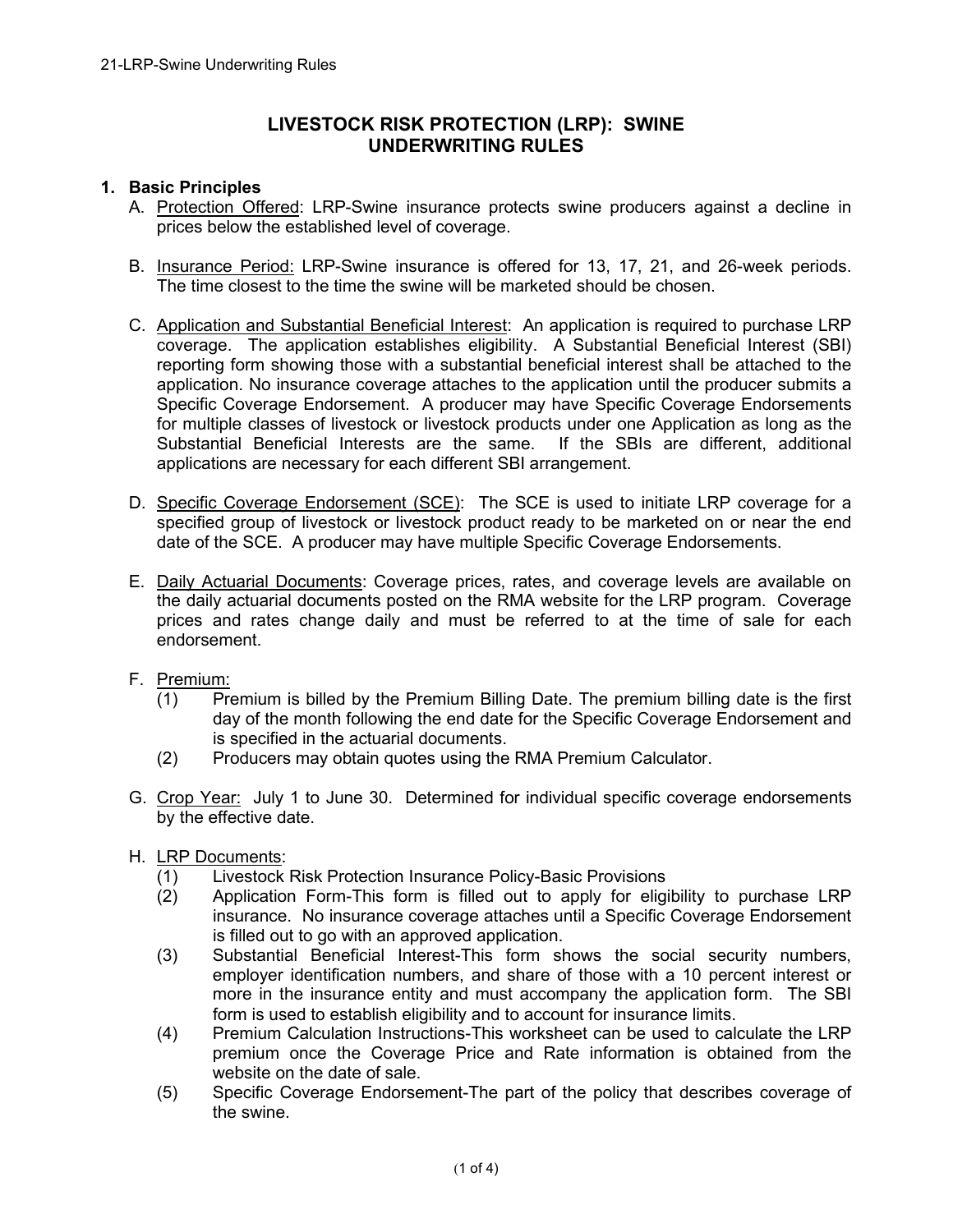- (6) Specific Coverage Endorsement Form-This form is filled out to attach coverage to the policy. An approval number must be obtained from RMA to show that the endorsement has been approved. Only approved agents and companies participating in the Livestock Price Reinsurance Agreement may obtain approval numbers.
- (7) Assignment of Indemnity Form-This form is used for assigning any indemnity to a third party.
- (8) Transfer of Right to Indemnity Form-This form is used if the livestock or livestock product is sold prior to the end of insurance period to transfer any indemnity to the new owner (providing the new owner meets eligibility requirements).
- (9) Claim Form-If the actual ending value, as specified in the Specific Coverage Endorsement, is below the coverage price, this form must be completed and sent to the company within 60 days following the end date. An indemnity payment will be made within 60 days of receipt of the claim form.
- (10) Special Provisions-May be obtained from the RMA website [\(www.rma.usda.gov\)](https://www.rma.usda.gov/) and are part of the policy materials.
- I. Area: The LRP-Swine program is offered in all counties in all states.
- J. Target Weight: The Target Weight for the covered swine is in lean hundredweight and should fall within the range of 1.50 and 2.25 cwt (this equates to a head weighing from about 203 to 304 lbs. on a live basis). To convert live weight to lean weight, multiply the live weight by the lean weight conversion factor of .74. For example, a 2.50 cwt. per head live weight is equal to 1.85 cwt. lean weight.
- K. Continuous Policy: If the policy is not cancelled in writing by June 30, the policy (but not any Specific Coverage Endorsements) will automatically renew. The policy may be cancelled at any time unless a Specific Coverage Endorsement is in effect.

## **2. Limitations**

- A. Annual Policy Limits: The annual limitation of the number of head of swine that may be covered during the crop year is 75,000 head. For the insured entity, the number of insured swine will be totaled and may not be more than 75,000 head. The Substantial Beneficial Interest form will be used to determine the total head insured by any individual. For example: Smith Farms has 20,000 head insured under LRP. John Smith has a substantial beneficial interest in Smith Farms and has 90 percent interest (20,000 \* .90 = 18,000 head). John Smith also has hogs under his own name and wants to insure 10,000 head. The total hogs insured by John Smith are:  $18,000 + 10,000 = 28,000$  head which is below the crop year limit of 75,000 head.
- B. Endorsement Limits: A limitation of 20,000 head of swine may be insured under any one Specific Coverage Endorsement.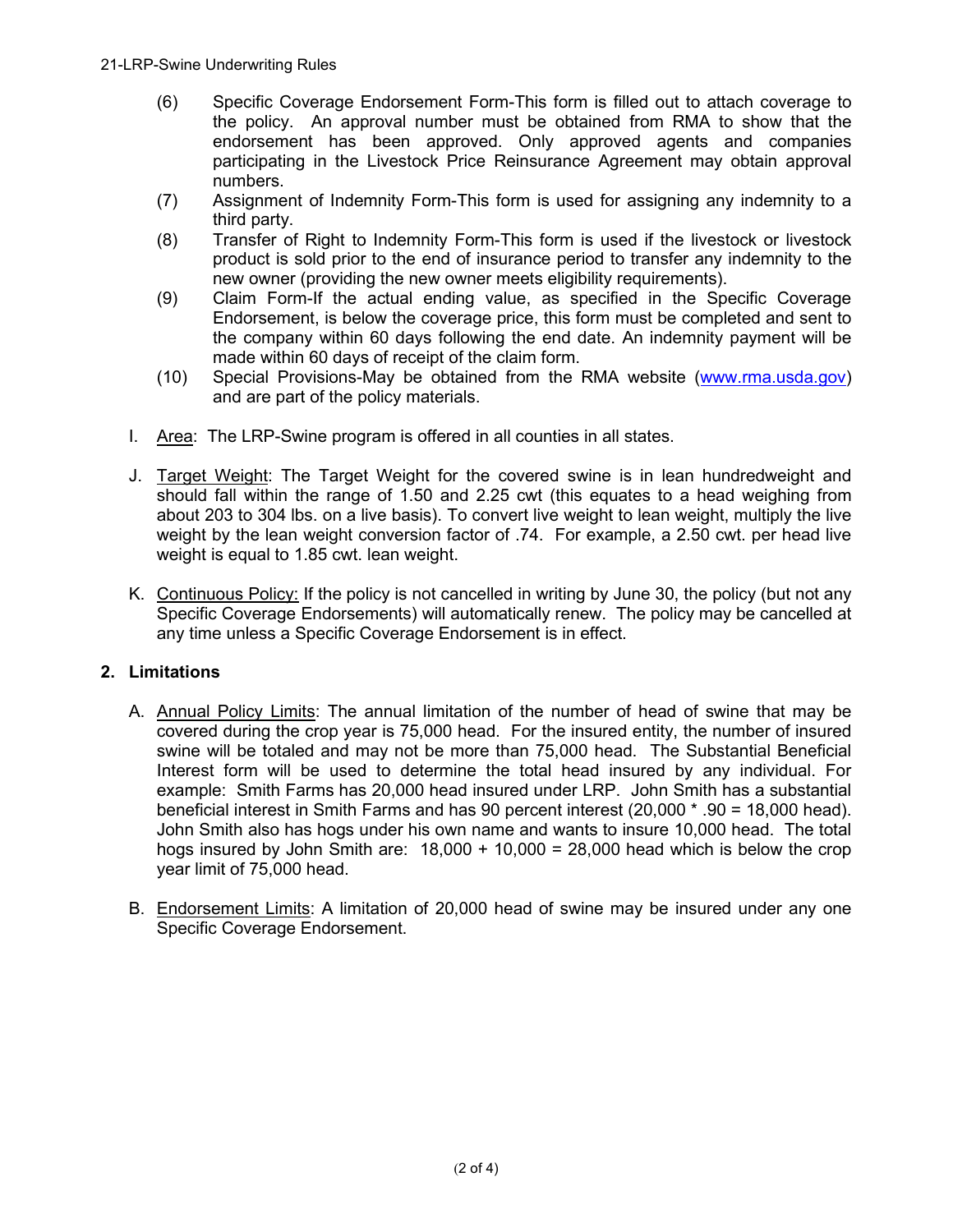### **3. Coverage**

- A. Coverage Prices: The prices that can be insured by the producer. They change daily and must be obtained from the RMA website. Premium rates correspond to the coverage prices.
- B. Coverage Levels: Calculated based on the chosen coverage price. Coverage levels will range from 70% to 100%.
- C. Availability of Coverage: Coverage information is found exclusively on the daily Actuarial Documents and is applicable only for the date of sale. Coverage can be purchased from the time prices and rates are published on the RMA website and ending on the following calendar day at 9:00 a.m. Central Time, or as otherwise specified in the Special Provisions. Coverage is not available for purchase on dates that would have an effective date of a Federal or a market holiday, or if the website or premium calculator are not operational, or if sales are halted by FCIC under section 4 of the Basic Provisions. Coverage will not be available if any of the required data for establishing coverage prices or rates is not available or if futures do not continue trading at the end of the day (if the price moved the maximum allowed by the exchange), or for any other reason specified in the policy. The coverage offered or the cost of coverage will not be changed in response to any revisions to the information used in determining coverage prices or rates.
- D. Suspension and Resumption of Sales: The LRP program could be suspended for several days based on the number of consecutive days with a daily price change equal or exceeding the Daily Price Limit, as defined by the CME. Currently the maximum allowable price change is \$4.50 above or below the previous day's settlement price.

Sales of LRP will be suspended for future sales periods if, based on CME market settlement information, at least four (4) of the CME Lean Hog futures contracts have a daily price change equal or exceeding the Daily Price Limit for two (2) consecutive days. LRP sales will resume if and when there have been two (2) consecutive days without there being four (4) or more CME Lean Hog futures contracts equaling or exceeding the Daily Price Limit.

### **4. Calculations**

A. Premium calculation example:

An operation has 1,000 head of hogs and expects to market the hogs at 2.50 cwt. each. Therefore, the target weight is 2.50 times the lean weight conversion factor of .74, which is 1.85 cwt. The insured share is 100 percent. The expected ending value is \$55.00 dollars per cwt and the producer selects a coverage price of \$52.25 per cwt (on a lean cwt basis). For this coverage price the rate is 2.8708%. The example premium subsidy is 35 percent. The premium is calculated by:

- (1) 1,000 head times 1.85 equals 1,850 cwt.
- $(2)$  1,850 cwt. times the coverage price of \$52.25 equals \$96,663
- (3) \$96,663 times the insured share of 1.00 equals an insured value of \$96,663
- (4) 96,663 times the rate of .028708 equals \$2,775 total premium
- (5) \$2,775 times the producer premium subsidy percentage of .35 equals \$971
- (6) Subtracting \$971 from \$2,775 equals the producer premium of \$1,804.